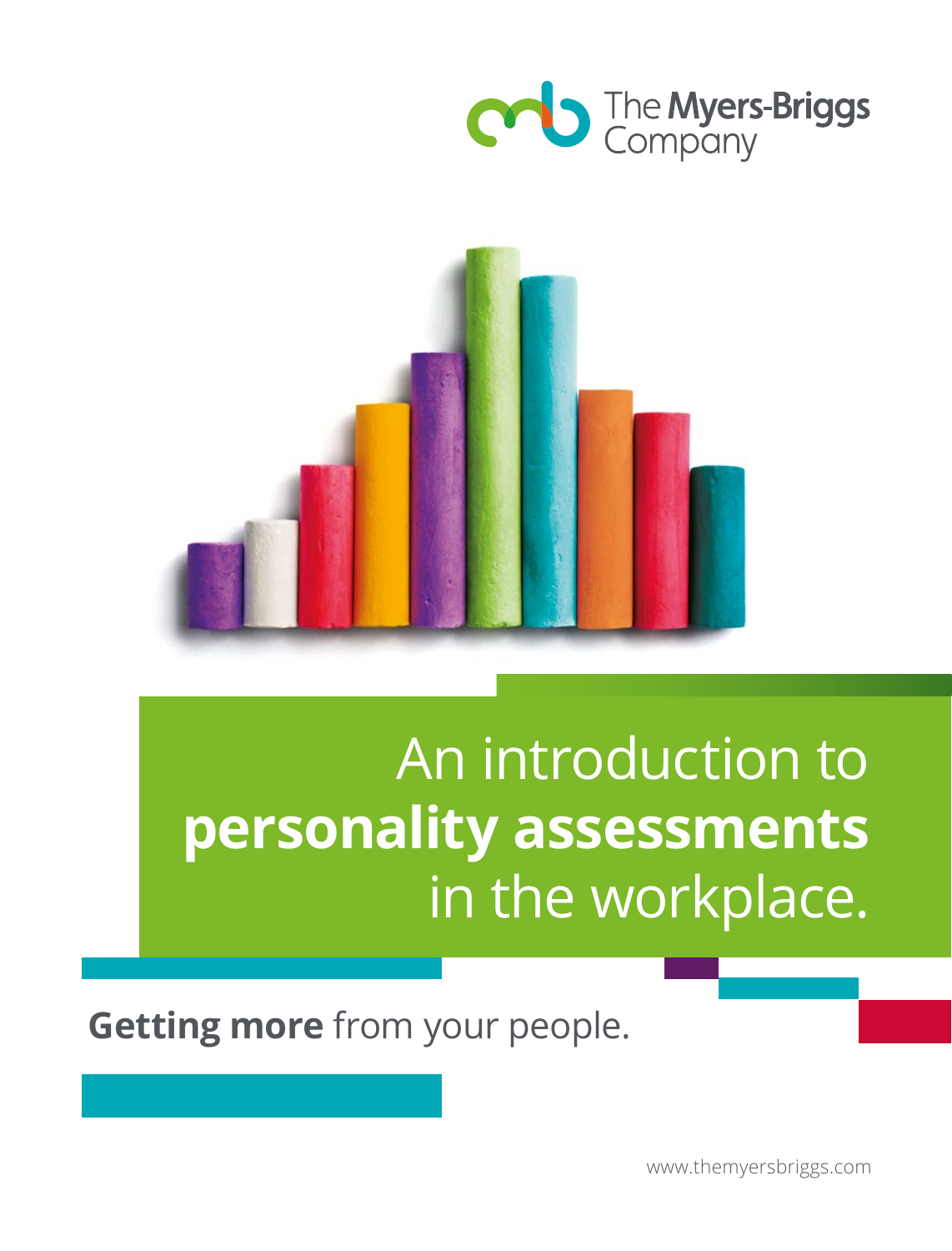

#### **We use labels all the time to describe people – the strong, silent type, the hothead, the chatterbox, the mother figure and so on.**

It's no different in the workplace: we label people. And before we know it, we find ourselves using those labels without really knowing who a person is.

But to get the best out of people, we need to know who they are. We need to know why they act the way they do, and what their strengths and qualities are.

This is what personality assessments help us to explore:

- **- Where people's strengths and potential lie**
- **- What motivates and inspires people**
- **- How they communicate, make decisions and handle conflict**
- **- How they produce their best work**
- **- Where their interest lie**

**98% agree**

it is important to understand why people behave the way they do.

Type and Self-Awareness, OPP Ltd, 2017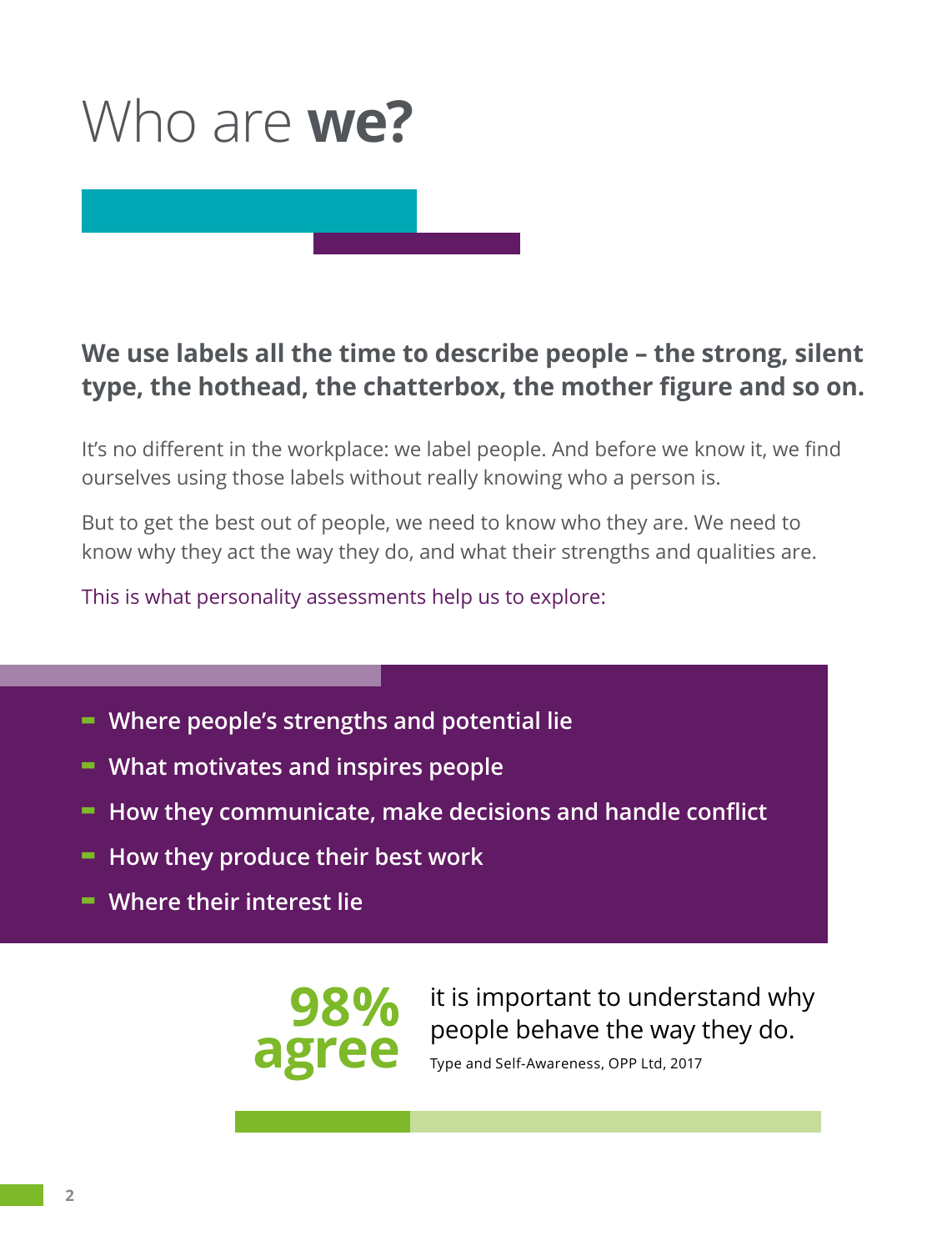# What we **might see.**

#### **Let's use an example of a meeting to see how people behave differently. In this meeting, people have to:**

- **-** Create a name for product X
- **-** Work in pairs
- **-** Write as many ideas as possible in two minutes
- **-** Be adventurous: 'no idea is a bad idea'

We might get something like the image below – but remember that although we can hear what the people are saying, we cannot tell what they are thinking.

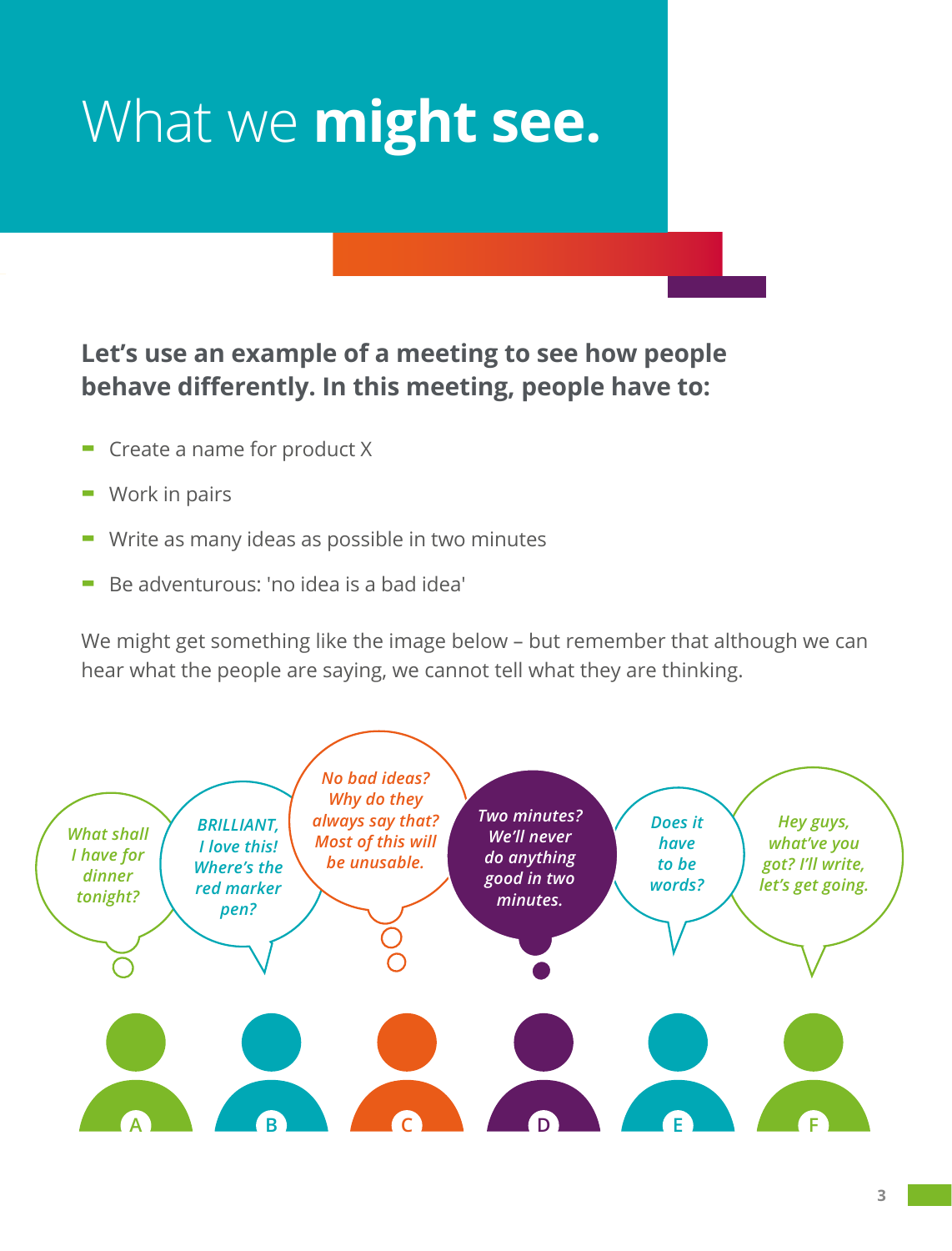### An **example**.

#### **Now let's take a look at person D from the previous page.**

Based on what we can actually see of this person – remember, little is said – we might think that person D

- **-** Doesn't come up with many ideas
- **-** Doesn't join in or contribute to the team
- **-** Isn't very intelligent

#### **What's really happening?**

There are many possible explanations for what's going on with person D. Here are just three:

- **-** Person D is **reflective and analytical**, not necessarily shy, and needs time to process her thoughts
- **-** They **think carefully** before speaking or sharing information
- **-** They can be more **creative on their own** when they have the time and space to think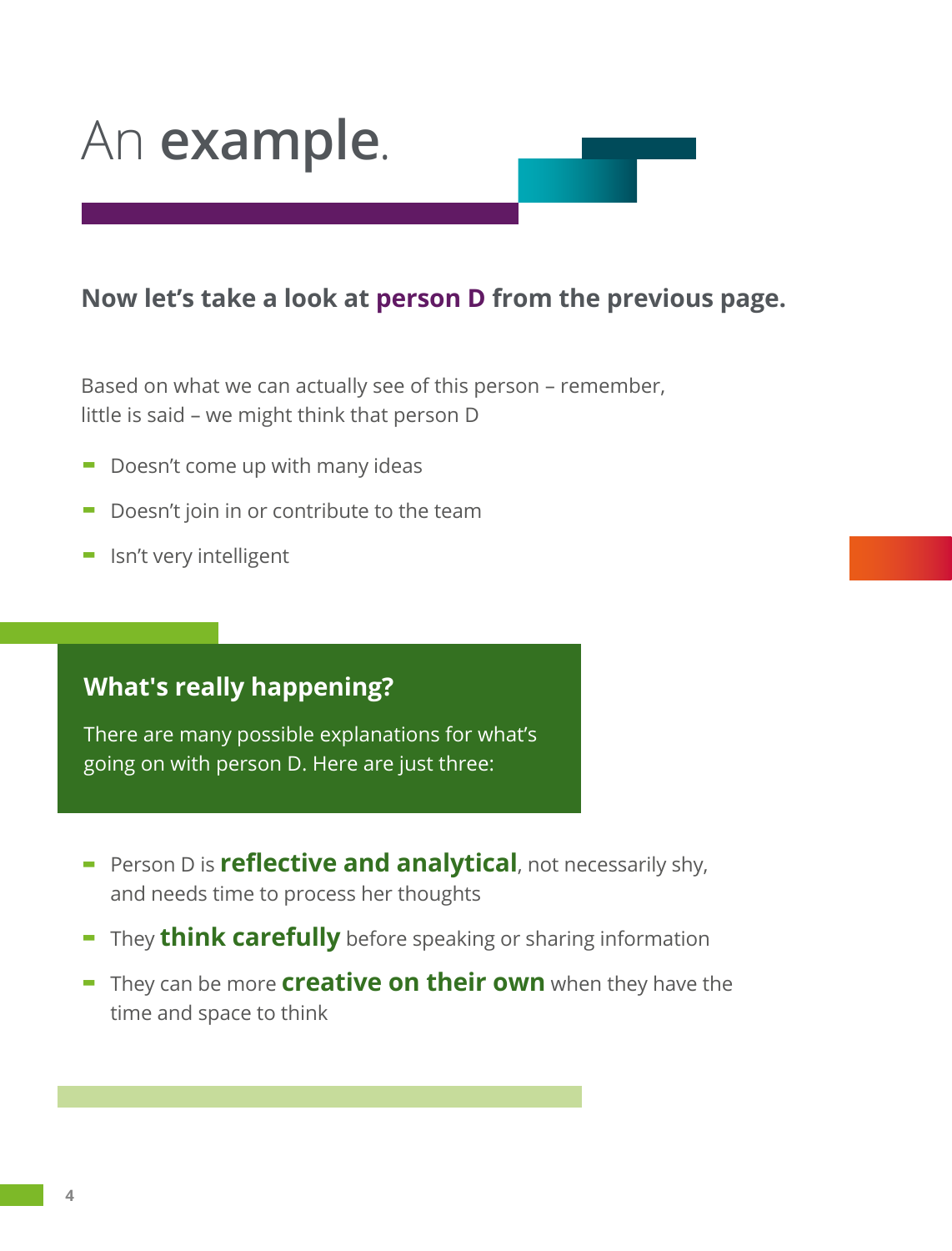

#### **Personality assessments help us to understand people and behaviors.**

Every person in every organization has their own set of motivations and preferred ways of doing things. And if we know a bit about them, we can create environments where everyone can perform better.

So, for person D, a simple 'You can email after the meeting if you have any further thoughts' could reduce stress and encourage them to contribute to the task effectively.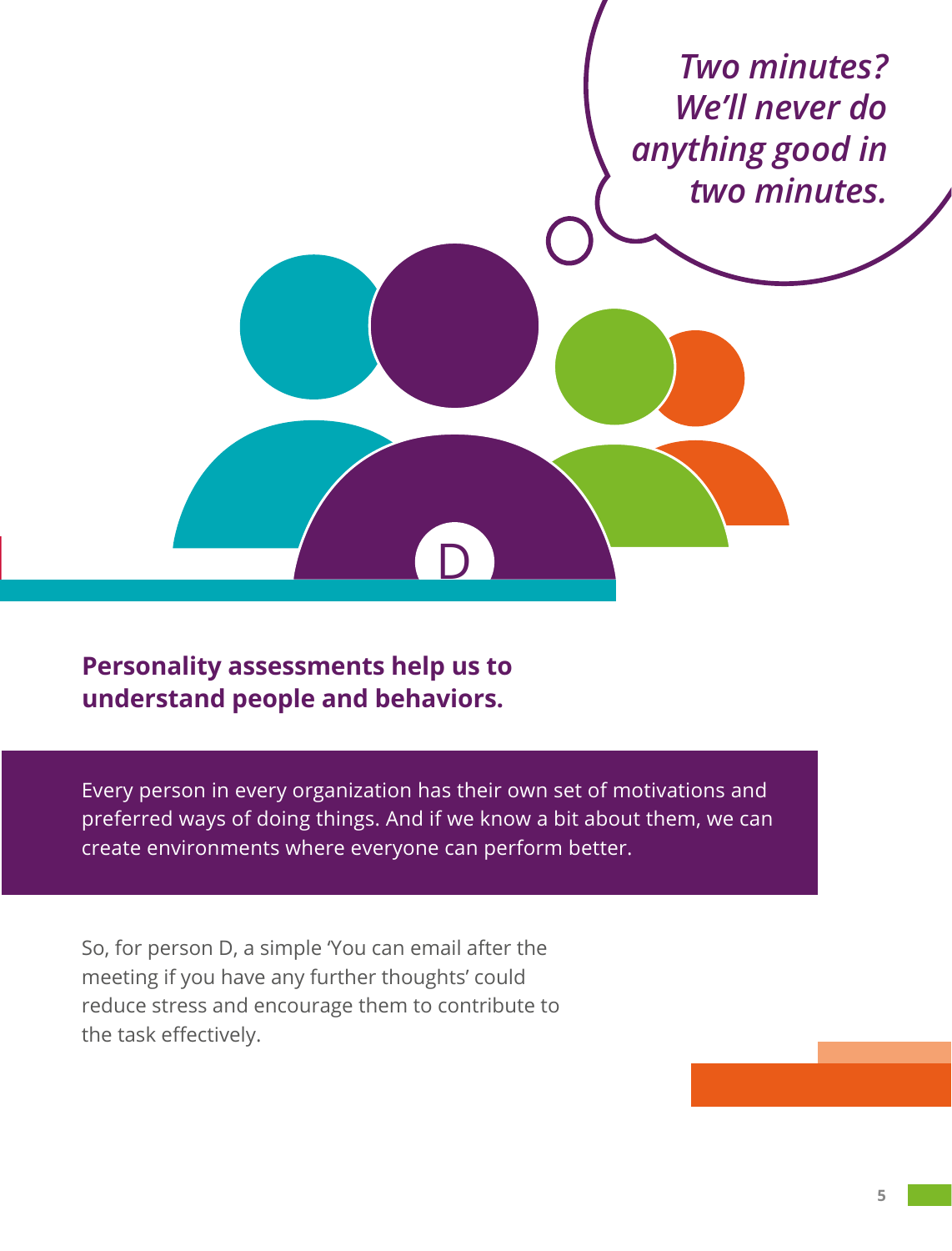## The whole **person**.

Understanding ourselves and others better is the starting point for living a more fulfilled life, both at work and at home.

Personality assessments are often a catalyst for lifelong development.



### **At work personality assessments are good for:**

- **- Building confidence**
- **- Helping teams work together better**
- **- Improving sales**
- **- Coping with change**
- **- Managing stress**
- **- Identifying personal development areas**
- **- Choosing the right career**
- **- Selecting the right people**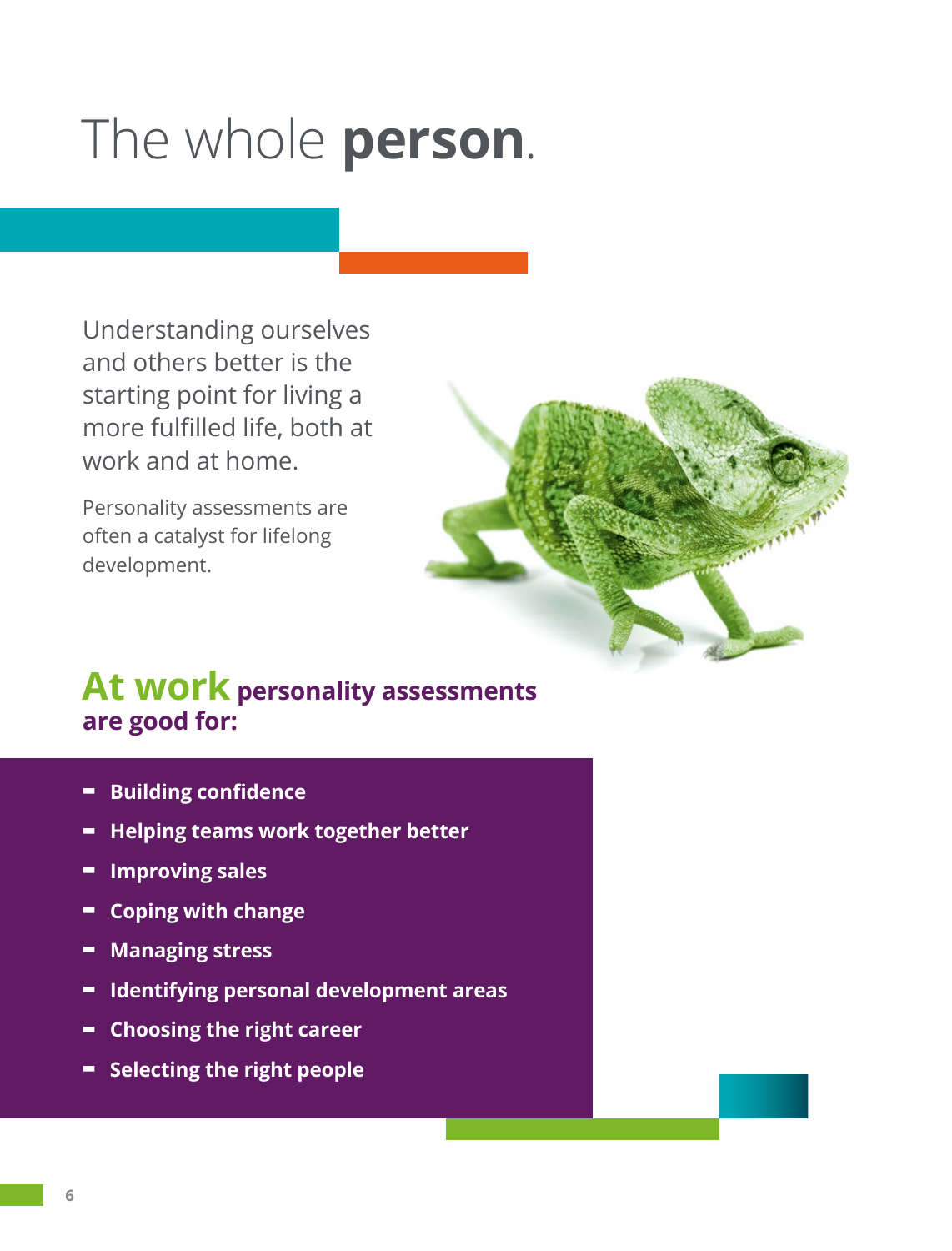

### **Outside of work personality assessments are good for:**

- **-** Increasing self-awareness
- **-** Building confidence
- **-** Understanding different types of people and how to interact with them
- **-** Improving personal relationships
- **-** Understanding how to raise our level of well-being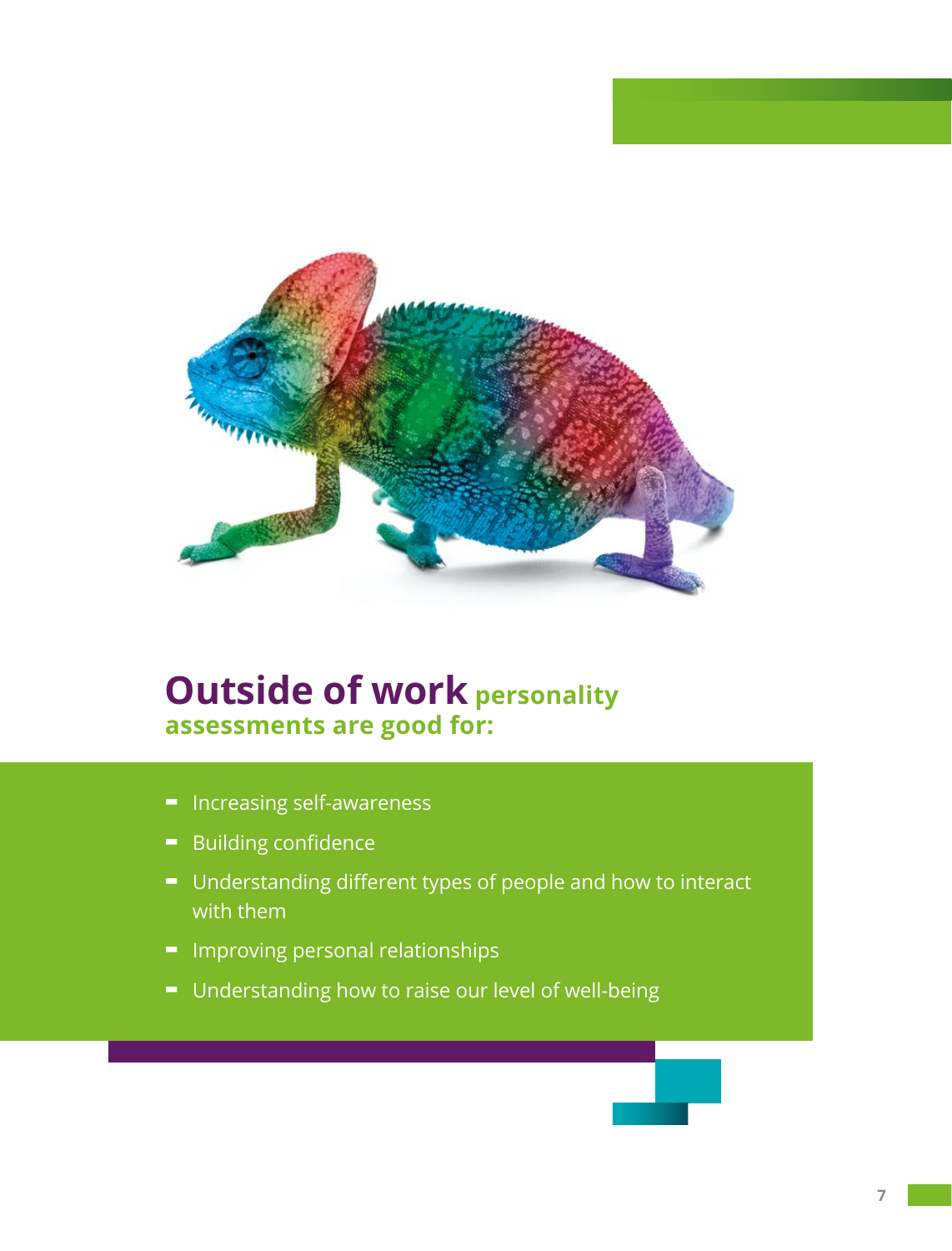## More reasons for using **personality assessments.**

Here are some other ways assessments can benefit your people and your organization.

### **Objectivity**

Personality assessments that are unbiased, reliable and valid bring objectivity to your people processes. Greater objectivity will add fairness to your selection procedures.

#### **Data collection**

Assessments will give you scores and other objective data that you can evaluate and measure, and (with the participant's agreement) use for future development. You can make betterinformed decisions and calculate a return on investment.

#### **First impressions**

Using standardized, validated assessments shows people that your organization is committed to fair processes. This can be a positive signal to applicants, especially those from minority groups or culturally diverse backgrounds.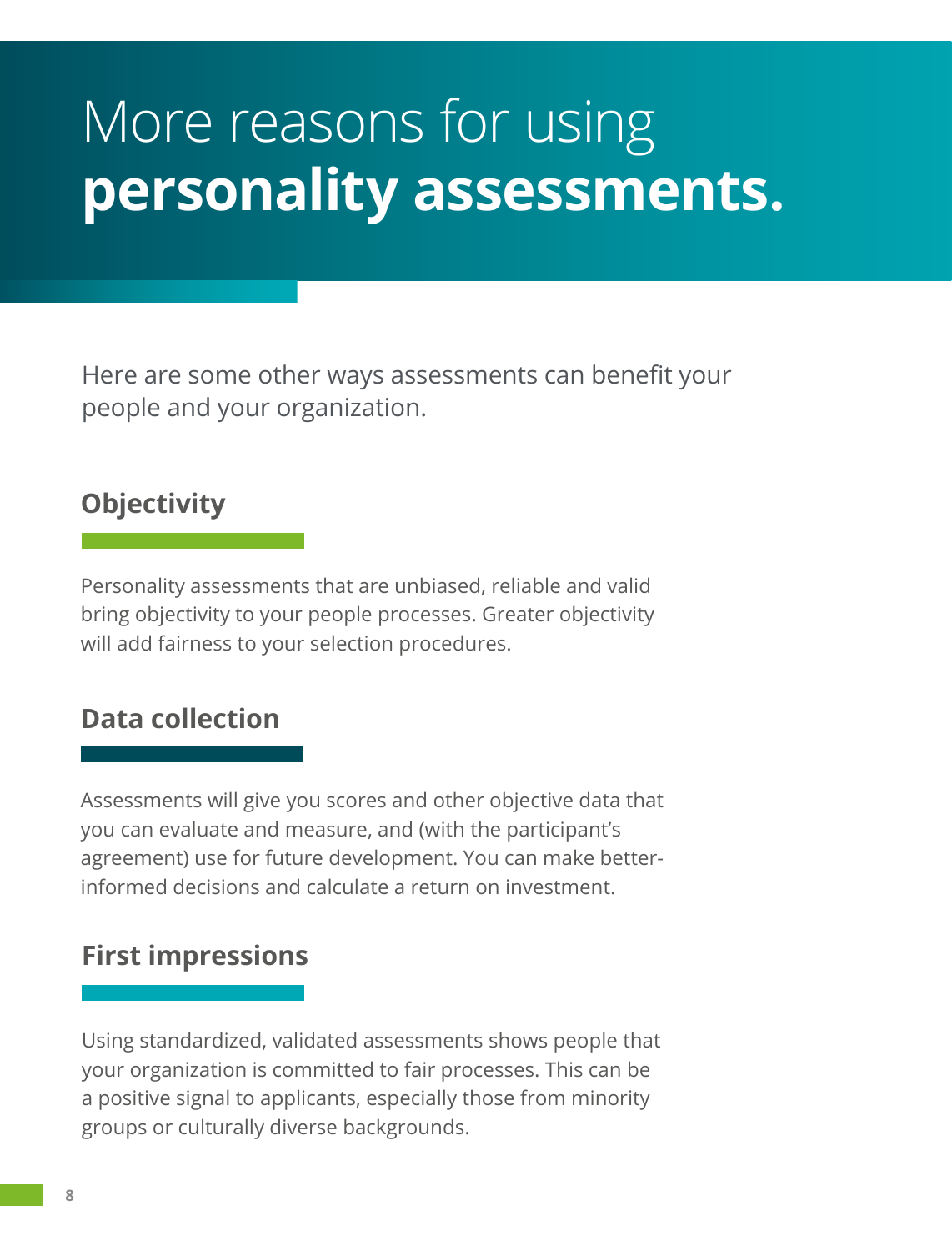**We've seen that personality assessments help us to understand people, so that everyone can perform at his or her best.**

#### **Best practice**

More than 70% of the FTSE 100 in the UK and 75% of the Fortune 500 companies in the US use personality assessments.

#### **Accesibility**

You don't need to be a professional psychologist to administer these assessments. You will typically need training, but courses are short and readily available. And the materials you need are created especially for practitioners – they're accessible.

#### **Cost-effectiveness**

Interviews have hidden costs because they take senior managers' time. Assessments don't have such hidden costs. They give a good return on investment.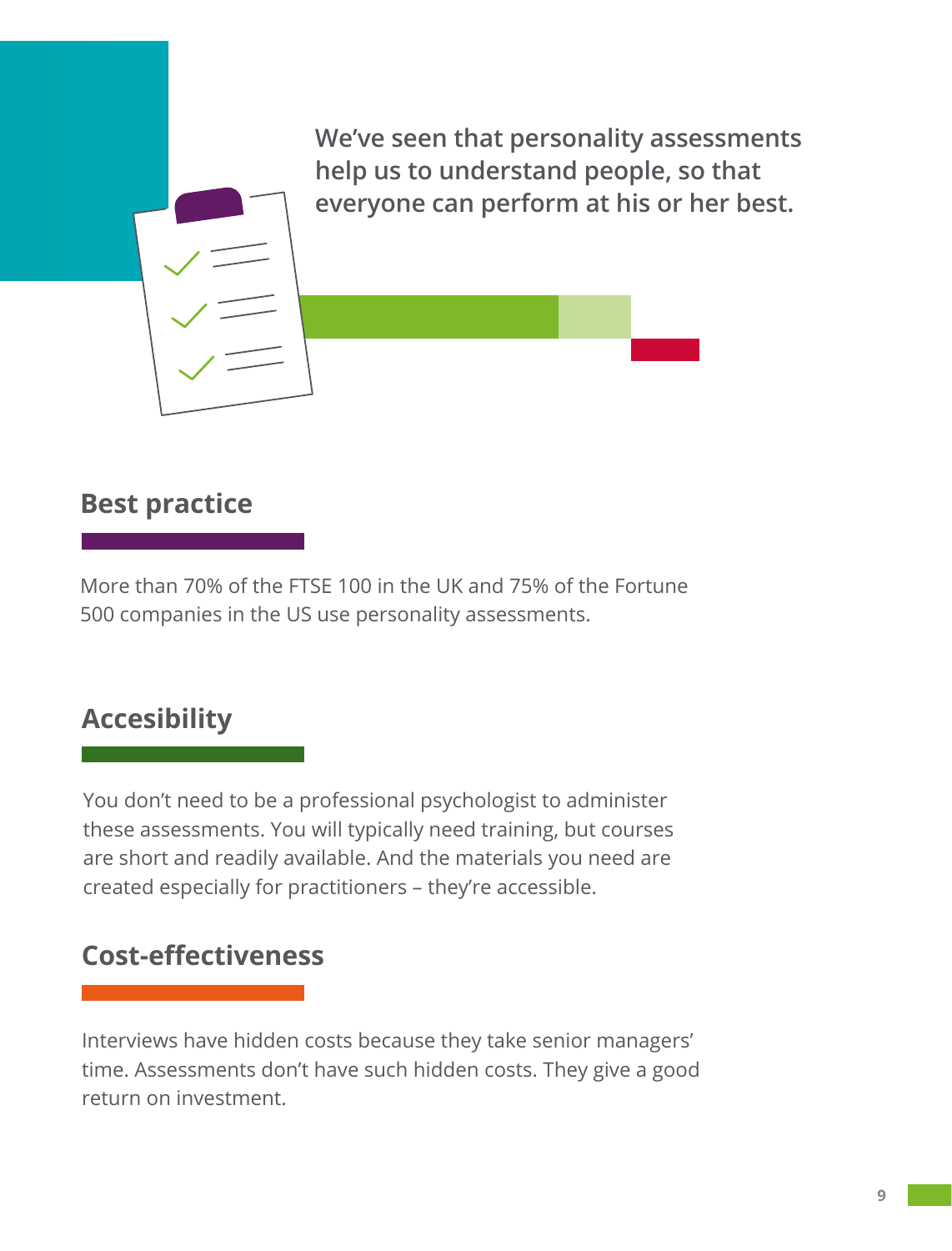## Personality and the **work envionment.**

**Assessments can help with different goals, issues and development areas.**

#### **Personal development**

The **Myers-Briggs Type Indicator®** (MBTI®) assessment has helped millions of people worldwide gain insights about themselves and how they interact with others. It's the world's best-selling personality assessment and helps people to improve communication, decision-making, leadership, self-confidence and more.



#### **Teams and interpersonal relations**

The **Fundamental Interpersonal Relations Orientation™** (FIRO®) assessment helps people understand their interpersonal needs and how those needs influence their communication style and behavior. It improves their personal relationships and professional performance.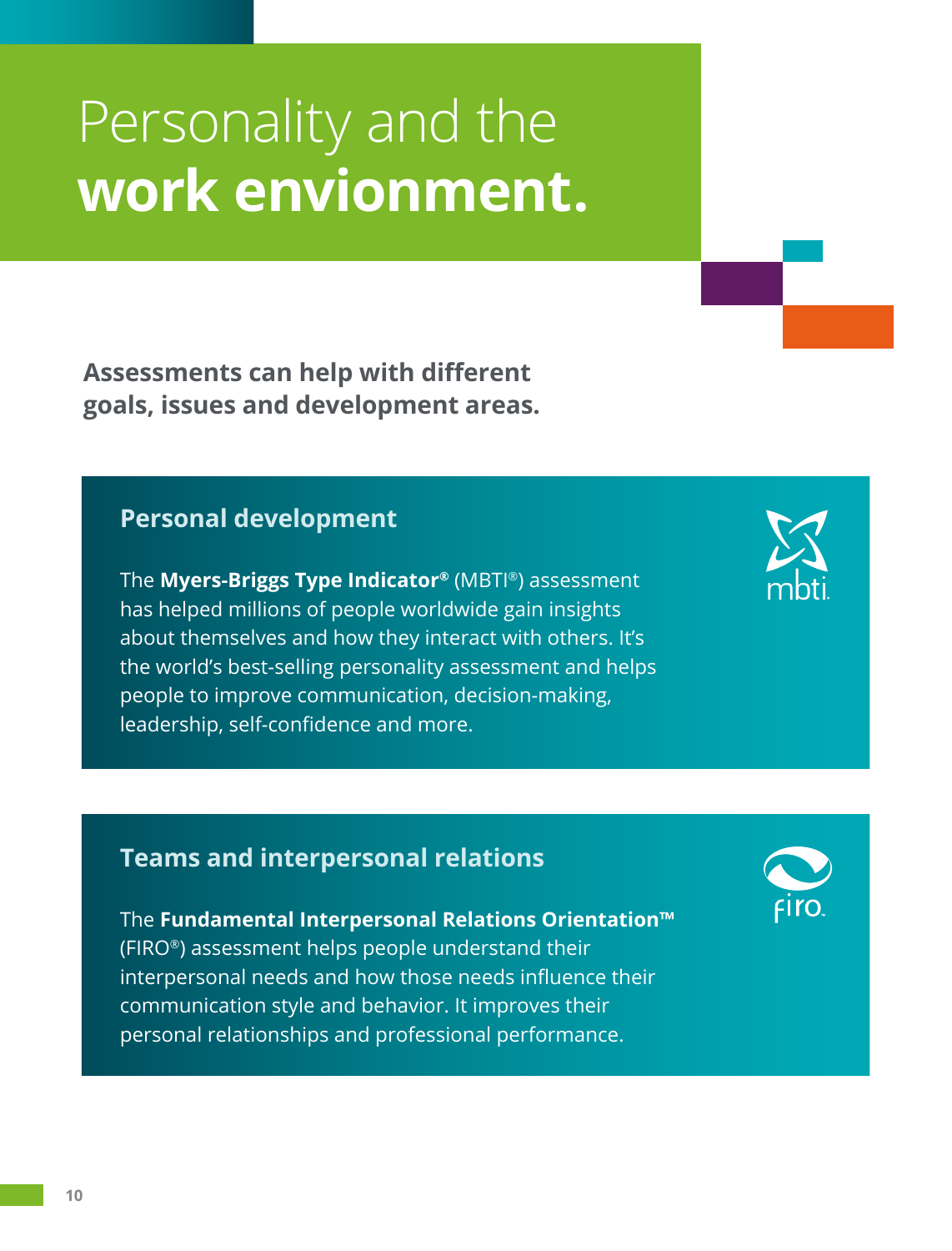#### **Conflict**

The **Thomas-Kilmann Conflict Mode Instrument** (TKI® assessment) is the world's best-selling instrument for understanding conflict-handling styles. It assesses an individual's typical behavior in conflict situations, and introduces five different approaches to managing conflict.



#### **Career choices**

The **Strong Interest Inventory®** assessment is one of the world's most widely respected career planning tools. It has helped organizations around the world to develop the brightest talent and has guided thousands of individuals in their search for a rich and fulfilling career.



### **What next?**

Whatever your people development needs, we can help.

Our psychologists, with in-depth organizational experience, can provide a range of tailored solutions, and our personality assessments include some of the world's best-known brands.